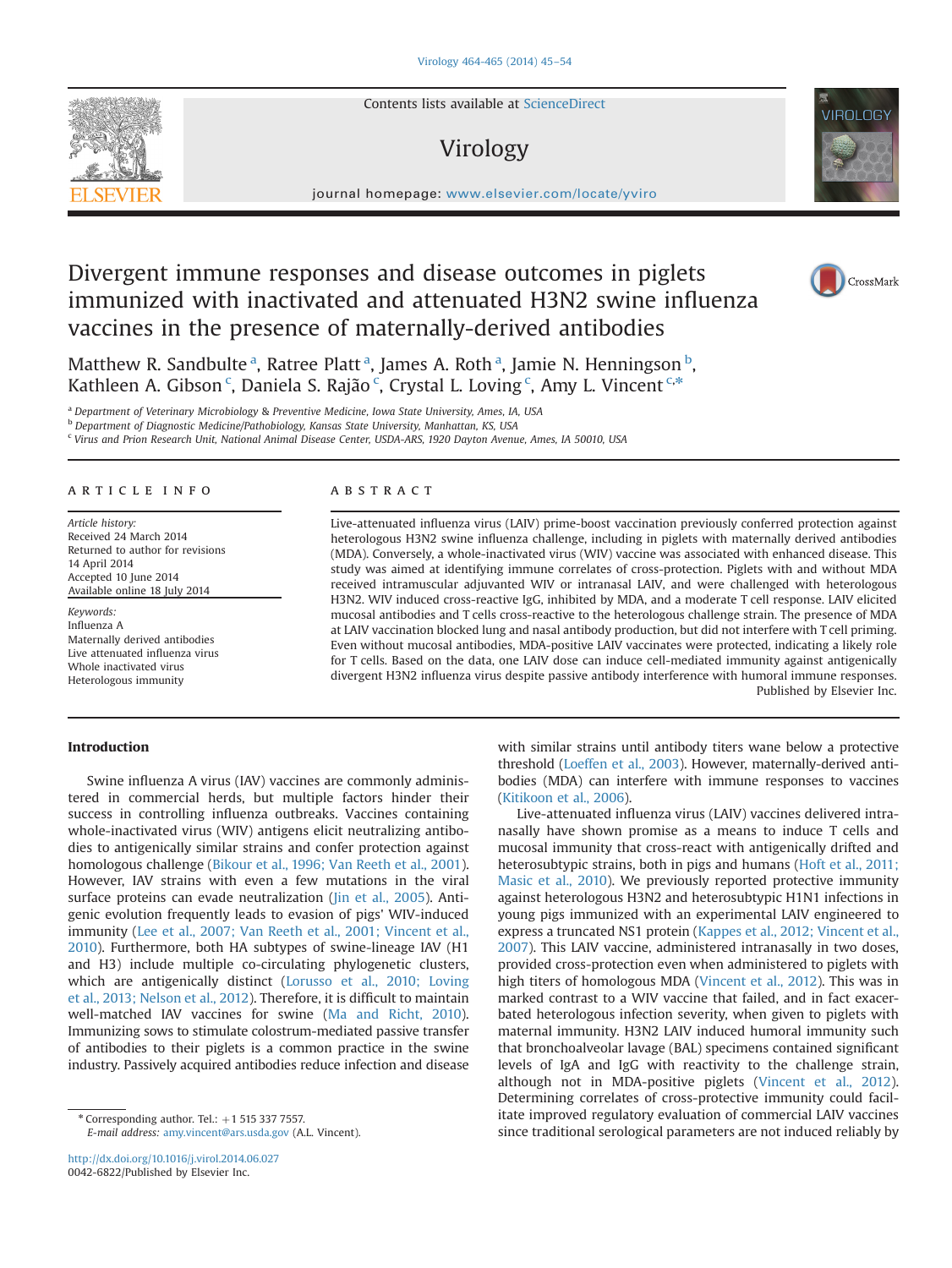<span id="page-1-0"></span>LAIV in swine or humans ([Belshe et al., 2000; Loving et al., 2013\)](#page-9-0). No LAIV vaccines for swine influenza are currently licensed. General requirements for approval of live vaccines, by regulatory agencies such as the USDA Center for Veterinary Biologics, include demonstrating efficacy, safety in target and non-target host species, stability of the attenuated phenotype, and an environmental risk assessment ([Rippke et al., 2012](#page-9-0)).

In the previous study that compared H3N2 WIV and LAIV vaccines,  $MDA(+)$  piglets vaccinated with the adjuvanted WIV and challenged with an antigenically divergent H3N2 IAV strain developed more severe respiratory tract lesions than nonvaccinated controls [\(Vincent et al., 2012](#page-9-0)). The adverse outcome in WIV vaccinates was similar to the vaccine-associated enhanced respiratory disease (VAERD) phenomenon described in pigs that were vaccinated with an H1N2 WIV and challenged with heterologous H1N1 [\(Gauger et al., 2012, 2011\)](#page-9-0), except that MDA were not involved in the H1-subtype VAERD pathogenesis. Both the H3 and H1 models of VAERD are characterized by increased percentages of macroscopic pneumonia with severe bronchointerstitial pneumonia, necrotizing bronchiolitis, and interlobular and alveolar edema and hemorrhage ([Gauger et al., 2012; Vincent et al., 2012](#page-9-0)). IAVspecific IgG antibodies that fail to neutralize the challenge virus are likely involved in VAERD pathogenesis [\(Khurana et al., 2013](#page-9-0)). High levels of virus-binding IgG were detected in lungs of pigs affected by H3N2 VAERD, 5 days post-infection. The mechanism by which nonneutralizing antibodies might promote inflammation and the possible involvement of vaccine-primed B and T cells has not been resolved.

Objectives of this study included testing the efficacy of a single dose LAIV regimen in piglets with and without MDA; determining the effects of MDA on cellular and mucosal immune responses; and identifying immune responses correlated with VAERD versus cross-protection upon heterologous challenge.

#### **Results**

## Serological response to vaccines

Immunization of sows with multiple doses of TX98 WIV vaccine elicited homologous serum HI antibody titers of 160 or greater. Non-vaccinated sows had HI titers  $\leq$  20, and were also seronegative by nucleoprotein-specific commercial ELISA ([Ciacci-](#page-9-0)[Zanella et al., 2010](#page-9-0)). Neonatal piglets from the vaccinated sows acquired passive HI antibody at similar high titers, which waned steadily (Fig. 1A). There was very limited HI cross-reactivity to the challenge strain, CO99 (Fig. 1B), consistent with previous studies ([Richt et al., 2003; Vincent et al., 2012](#page-9-0)). Piglets were vaccinated with WIV or LAIV at weaning. Serum HI antibody responses to both vaccines were low or below detection limits prior to challenge (Fig. 1A). The WIV vaccine elicited IgG antibodies detectable by ELISA, including moderate cross-reactivity with the heterologous challenge strain (Fig. 1C and D).

## Mucosal antibody response to vaccines

Subgroups of pigs were sacrificed at 0 dpi to analyze respiratory tract local immunity prior to infection. There was no evidence of maternally derived IAV-specific IgA in BAL samples of nonvaccinated (NV) piglets 7–8 weeks of age ([Fig. 2A](#page-2-0) and B). In MDA (-) piglets, a single LAIV dose elicited a strong IgA response, and these antibodies cross-reacted with CO99. In contrast, no BAL IgA response was detected in animals given two doses of WIV. In MDA  $(+)$  piglets, the BAL IgA response to LAIV was inhibited. With regard to IAV-specific IgG, passive maternal antibodies remained in lungs of NV pigs at moderate levels, 7–8 weeks after piglets had ingested colostrum [\(Fig. 2C](#page-2-0) and D). LAIV induced the highest BAL



Fig. 1. Serum antibody levels due to maternally derived antibodies and responses to vaccination. Reciprocal geometric mean HI titers against TX98 H3N2 antigen (A) and CO99 antigen (B) are shown for time points prior to and after challenge. MDA(+) pigs were from sows immunized with the TX98 WIV vaccine. Treatment groups were nonvaccinated (NV), vaccinated I.M. at 0 dpv and 14 dpv with TX98 WIV, vaccinated I.N. with TX98 LAIV at 0 dpv only (LAIVx1), or vaccinated I.N. with LAIV at 0 dpv and 14 dpv (LAIVx2). IgG antibodies binding to TX98 (C) and CO99 (D) whole viral antigens were measured by ELISA in 34 dpv sera. Open bars designate groups without MDA, and solid bars designate groups with MDA. Statistically significant differences between MDA statuses within a vaccine group are marked with asterisks, and differences between vaccine treatment groups with matched MDA statuses are identified by connecting lines ( $P < 0.05$ ).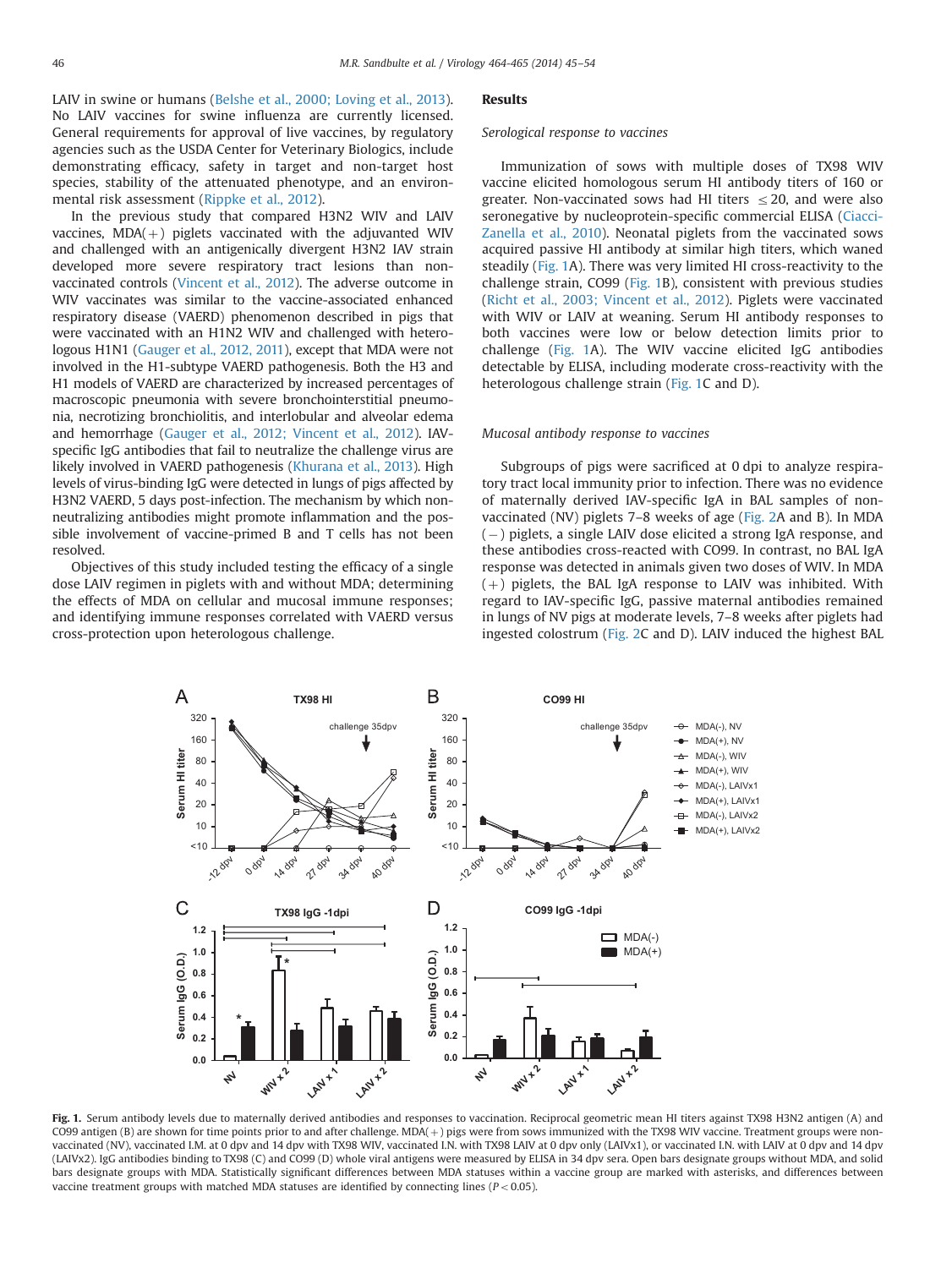<span id="page-2-0"></span>

Fig. 2. Respiratory mucosal antibody levels induced upon vaccination with WIV or LAIV. Nasal wash (NW) and bronchoalveolar lavage fluid (BAL) specimens were collected 1 day before challenge infection (34 dpv,  $-1$  dpi). Mean O.D. values in whole-virus ELISAs are shown for NW IgA antibodies against homologous TX98 (A) and heterologous CO99 (B), BAL IgA antibodies against TX98 (C) and CO99 (D), and BAL IgG antibodies against TX98 (E) and CO99 (F). Open bars designate groups without MDA and solid bars designate groups with MDA. Statistically significant differences between vaccine treatment groups with matched MDA status are identified by connecting lines ( $P < 0.05$ ). Significant differences between MDA( $-$ ) and MDA( $+$ ) groups receiving the same vaccine treatment are denoted with asterisks ( $P < 0.05$ ).

 $IAV-specific IgG response in MDA(-) groups but, like the IgA$ isotype, this was inhibited by MDA. WIV immunization induced moderate IAV-specific BAL IgG; this was also reduced in  $MDA(+)$ piglets, although the difference was not statistically significant from  $MDA(-)$  pigs.

IAV-specific IgA levels were also measured in nasal wash (NW) specimens collected at  $-1$  dpi from the same piglets. Although the magnitude of IgA signal was lower in NW, the pattern of results approximately mirrored results from 0 dpi BAL samples. Among MDA-negative piglets, LAIV vaccinates had significantly more TX98-binding IgA than WIV vaccinates (Fig. 2E and F). The presence of MDA at vaccination blocked NW IgA responses to LAIV. Overall, results from pre-challenge samples indicate that LAIV vaccination induced a robust local antibody response in the respiratory tract, while WIV vaccinees developed moderate quantities of lung IgG only, but the presence of MDA at vaccination suppressed humoral responses to both vaccines.

## Cellular immune response to vaccines

T cell priming was analyzed by testing ex vivo recall responses to homologous and heterologous H3N2 strains. Based on expression of CD25, IFN- $\gamma$ , and IL-10, peripheral blood CD4+CD8+ T cells were primed by WIV and LAIV vaccines ([Fig. 3\)](#page-3-0). In terms of surface CD25 expression after homologous TX98 stimulation, the  $CD4+CD8+$  cells showed extensive group-to-group variation ([Fig. 3A](#page-3-0)). The two treatment groups for which the CD25 marker was significantly upregulated compared to NV controls were  $MDA(-)$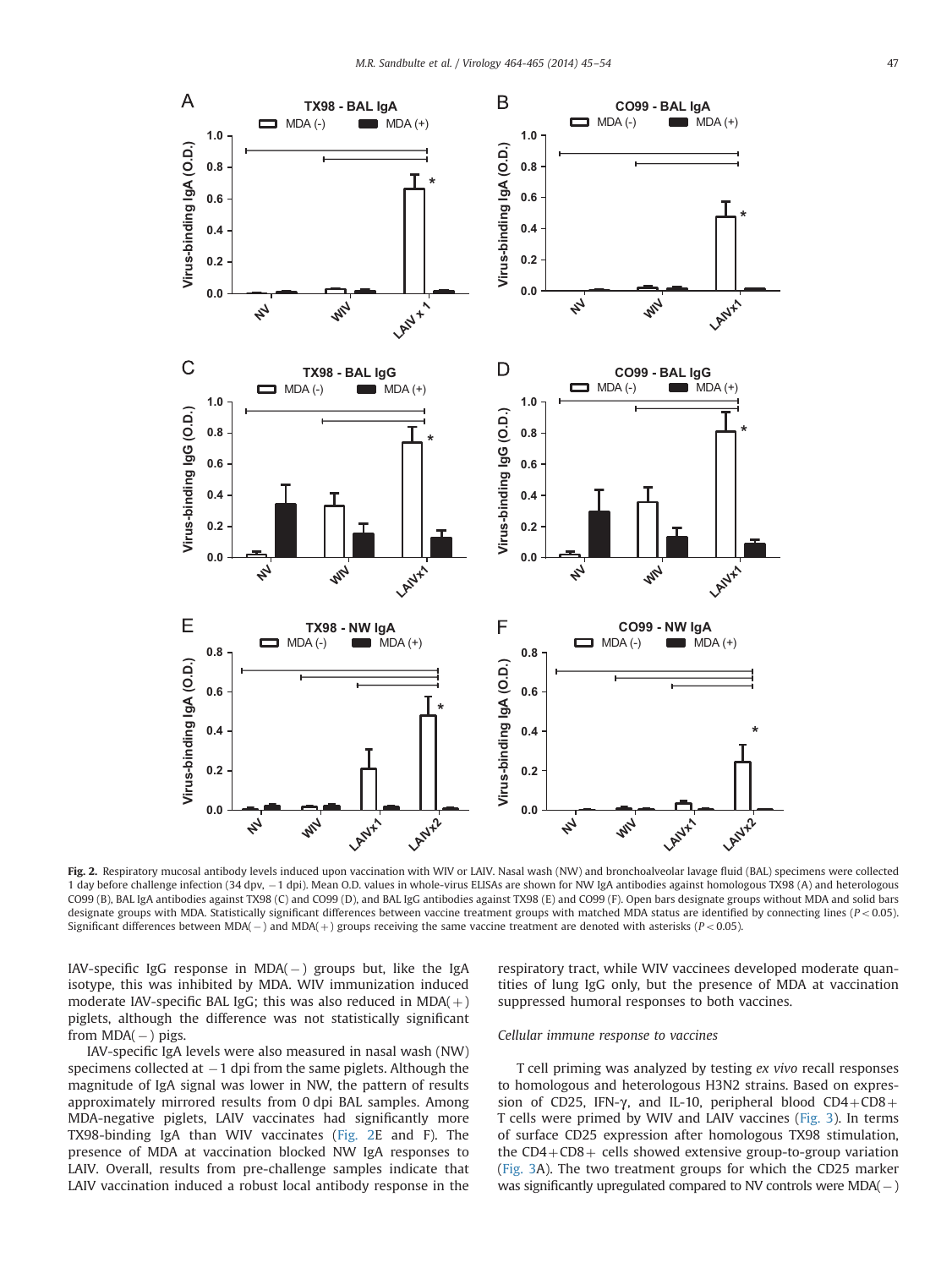<span id="page-3-0"></span>

Fig. 3. Vaccine priming of T cells for IAV-specific upregulated expression of surface CD25 and intracellular IFN-y and IL-10. PBMC isolated from pigs 28 dpv were cultured ex vivo for 4 days in the presence of TX98, CO99, or no virus. Response markers and subset markers were analyzed by multi-parameter flow cytometry. For each T-cell subset there are paired graphs representing responses to TX98 (vaccine strain) or CO99 (challenge strain). The mean virus-specific increase in percentage of cells expressing a response marker is plotted on the y-axis. Open bars represent MDA(– ) pigs, and filled bars represent MDA(+) pigs. Error bars represent standard error of the mean. Statistically significant differences between vaccine treatment groups with matched MDA status are identified by connecting lines ( $P < 0.05$ ). Significant differences between  $MDA(-)$  and  $MDA(+)$  groups receiving the same vaccine treatment are denoted with asterisks ( $P < 0.05$ ).

WIV and  $MDA(+)$  LAIVx2. Although CD25 recall responses varied in the MDA $(+)$  LAIVx2 group, the mean was significantly higher than in either the MDA( $+$ ) group receiving a single dose or the MDA( $-$ ) group with two doses. In contrast, WIV vaccination only primed  $CD4+CD8+$  cells for significant CD25 responses if administered to MDA(-) piglets. Similar patterns were present in CD25 data from cells stimulated with heterologous CO99 virus, including significant recall responses in MDA $(+)$  LAIVx2 piglets (Fig. 3B).

Like the CD25 marker, statistically significant IFN-γ recall responses were detectable in  $CD4+CD8+$  cells from MDA( $+)$ LAIVx2 vaccinees, after TX98 or CO99 stimulation (Fig. 3C and D). There was evidence of IFN-γ recall responses in WIV-vaccinated groups, although not statistically different from non-vaccinates.

The third recall marker, IL-10, indicated statistically significant responses for the MDA( $-$ ) WIV and MDA( $+$ ) LAIVx2 groups, to both strains (Fig. 3E and F), which closely mirrored the CD25 responses. The same recall response markers were simultaneously analyzed in  $CD4+CD8-$ ,  $CD4-CD8+$ , and  $\gamma\delta$  TCR+ peripheral blood lymphocyte populations. In these populations, none of the vaccine treatment groups showed statistically significant responses to the homologous TX98 strain ([Supplemental Fig. S1\)](#page-8-0) or heterologous CO99 (data not shown).

ELISpot results from virus-stimulated PBMC ([Fig. 4A](#page-4-0) and B) were consistent with the flow cytometry-based intracellular IFN-γ data described above. Notably, IAV-specific IFN-γ SCs were detected with the highest frequencies in the MDA( $+$ ) LAIVx2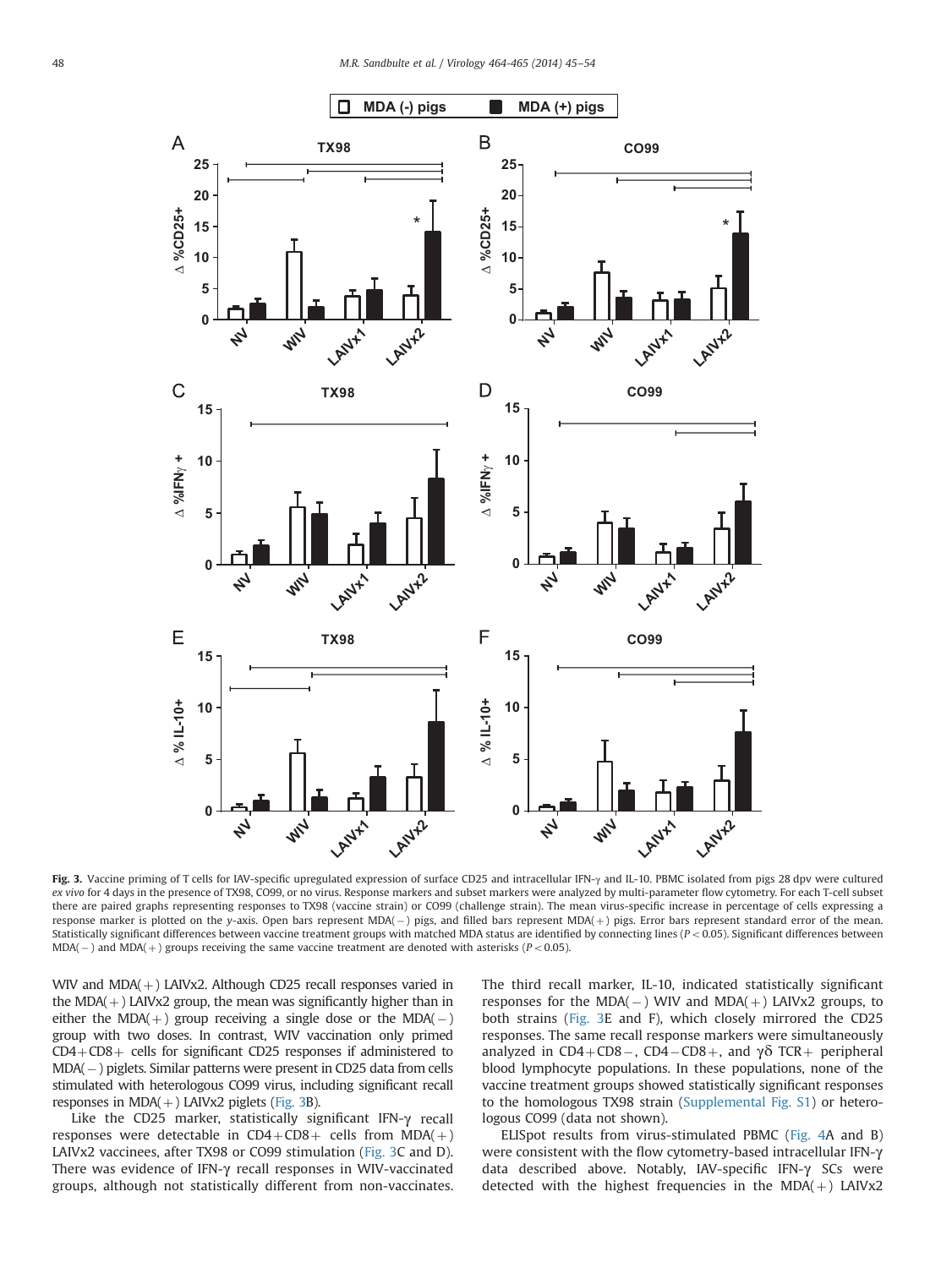<span id="page-4-0"></span>

Fig. 4. Vaccine priming of IAV-specific T cells in lung-draining lymph nodes. TBLN cells were harvested from non-infected pigs that were sacrificed 35 dpv, and tested by IFN- $\gamma$ ELISpot for responses to TX98 and CO99. The mean number of spot-forming cells in duplicate wells is plotted for each pig, and the treatment group means and standard errors of the means are denoted with bars. Statistically significant differences between vaccine treatment groups with matched MDA status are identified by connecting lines ( $P < 0.05$ ).

treatment group. TBLN cells were also isolated from subgroups of NV, WIV, and LAIVx1 vaccinated pigs that were euthanized before challenge infection (35 dpv/0 dpi). Modest numbers of IFN-γ secreting cells were detected in TBLN cells stimulated with either TX98 or CO99 from WIV-vaccinated pigs (Fig. 4C and D). Greater numbers of IFN-γ SCs were detected from TBLN of the LAIVx1 groups, and the numbers of LAIV-induced IFN-γ SCs were greater in the TBLN than in PBMC (TBLN were not obtained from LAIVx2 vaccinated pigs). Significant differences in TBLN T cell recall responses between  $MDA(-)$  and  $MDA(+)$  pigs were not detected.

## Vaccine efficacy against heterologous challenge

Virus shedding from the nasal cavity was limited during the challenge experiment, as virus was detected in 3 of 8 MDA(-) NV pigs, 8 of 8 MDA( $+$ ) NV pigs, 4 of 8 MDA( $-$ ) WIV pigs, 7 of 8 MDA( $+$ ) WIV pigs, 0 of 8 MDA( $-$ ) LAIVx1 pigs, 5 of 8 MDA( $+$ ) LAIVx1 pigs, 0 of 8 MDA( $-$ ) LAIVx2 pigs, and 2 of 8 MDA( $+$ ) LAIVx2 pigs (data not shown). All positive nasal swabs had titers below  $10^3$  TCID<sub>50</sub>/ml. In lungs, the challenge virus replicated more extensively, based on 5 dpi BAL infectivity titers [\(Fig. 5A](#page-5-0)) and viral antigen detection in lung tissue [\(Fig. 5](#page-5-0)B). None of the LAIV-vaccinated pigs had detectable viable virus in BAL or IAV antigen in lung tissue. Among MDA(-) WIV-vaccinated pigs there was very little infectious virus in 5 dpi BAL, yet the amount of viral antigen detected in the lung tissues by IHC was as high as in NV animals. WIV vaccination had little effect in reducing lung viral load when administered to  $MDA(+)$  animals [\(Fig. 5A](#page-5-0)).

Composite clinical scores peaked about 3–4 dpi, with disease most severe in WIV-vaccinated groups [\(Fig. 5C](#page-5-0)). The NV groups both had mild clinical disease, while in the LAIV-vaccinated groups almost no clinical signs were observed. Mean rectal temperatures were similar until 5 dpi, when mean temperatures of the  $MDA(+)$  NV and MDA( $+$ ) WIV groups surpassed 40.5 °C, whereas equivalent MDA( – ) groups approached the normal baseline near 39.5 °C.<br>-WIV vaccination exacerbated the clinical severity of heterologous infection, while LAIV was cross-protective.

WIV-vaccinated piglets had higher macroscopic lung lesion scores than NV counterparts of matching MDA status ([Fig. 5E](#page-5-0)). The mean percentage of lung area affected with pneumonia was 26.6% in the MDA( $-$ ) WIV group and 17.1% in the MDA( $+$ ) WIV group as compared to the  $MDA(-)$  NV control group at 10.5%. Piglets in LAIV-vaccinated groups showed no evidence of macroscopic pneumonia, regardless of MDA status or the number of LAIV doses received. Microscopic lesions of lung tissues were most pronounced in the WIV-vaccinated groups, whereas LAIV-vaccinated groups had the lowest scores [\(Fig. 5](#page-5-0)F and G). Tracheal microscopic lesion scores were significantly greater in WIV-vaccinated groups than LAIV groups, with trends similar to microscopic lung injury. Overall, analysis of respiratory tract pathological lesions shows a similar pattern to clinical disease scores, pointing to exacerbation by WIV, cross-protection by LAIV, and no major impact by the presence of MDA at vaccination.

## Post-challenge lung immune responses

At necropsy (5 dpi), post-challenge BAL TX98- and CO99 binding IgG were present at higher levels ([Fig. 6](#page-6-0)) compared to the pre-challenge levels ([Fig. 2](#page-2-0)), indicating a local response induced by infection. Similarly, IAV-specific IgA reached higher levels in 5 dpi BAL than in equivalent 0 dpi samples. MDA(-) LAIV vaccinees continued to have the highest levels of IAV-specific IgA at 5 dpi. In all cases, the presence of MDA at the time of vaccination diminished the local antibody response to challenge.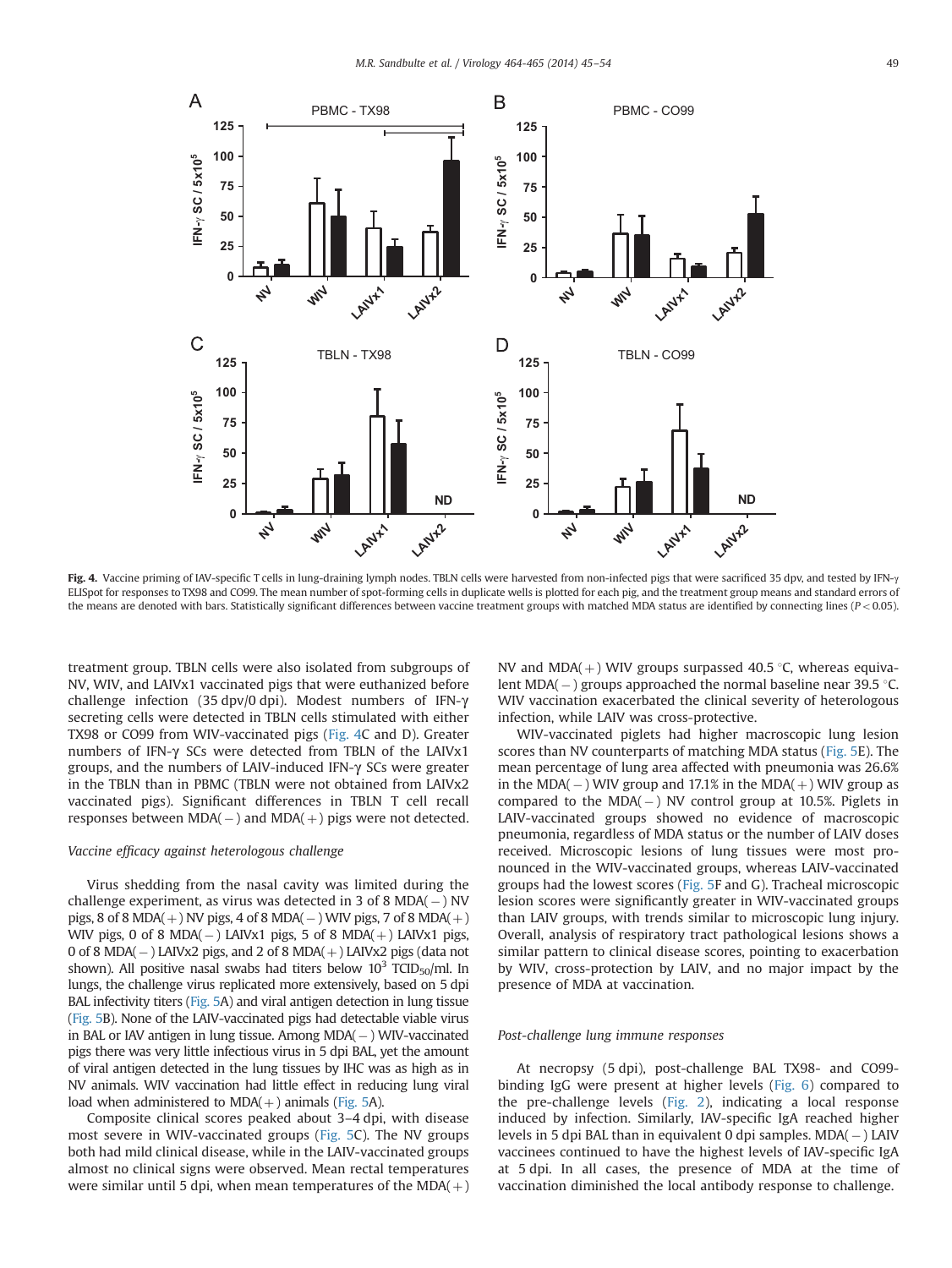<span id="page-5-0"></span>

Fig. 5. Viral replication, disease, and respiratory tract tissue damage after heterologous H3N2 challenge. Groups of pigs, with and without MDA, received no vaccine (NV), two I.M. doses of TX98 WIV, one I.N. dose of TX98 LAIV, or two I.N. doses of LAIV. 35 days after the initial vaccine dose, piglets were challenged by I.T. inoculation with CO99. (A) BAL specimens were collected at necropsy (5 dpi) and titrated by TCID<sub>50</sub> assay on MDCK cells. (B) Lung tissue sections were stained for IAV antigen by IHC. Clinical disease scores (C) and rectal temperatures (D) were monitored daily. Lungs were evaluated for macroscopic pneumonia (E) and microscopic pneumonia (F). Tracheal tissue was evaluated for microscopic lesions (G). Open bars and symbols represent MDA( – ) groups, and filled bars and symbols represent MDA( + ) groups. Error bars indicate standard errors of the means.

## Discussion

H3N2 strains of several antigenically distinct lineages circulate in swine [\(Vincent et al., 2014\)](#page-9-0). The diversity and rapid evolution of these viruses impairs efficacy of commercial vaccines containing WIV antigens [\(Ma and Richt, 2010](#page-9-0)). Sows are commonly immunized with WIV vaccines to enable colostrum-mediated protection of young piglets, although MDA can interfere with immunization of the young pigs ([Kitikoon et al., 2006; Loeffen et al., 2003\)](#page-9-0). Our previous study tested immune responses and cross-protective efficacy of H3N2 WIV versus LAIV [\(Vincent et al., 2012\)](#page-9-0). Both vaccines conferred protection against homologous challenge, but in  $MDA(+)$  animals the outcomes of heterologous H3N2 challenge were markedly different. LAIV provided moderate cross-protection, even in MDA( $+)$  pigs. WIV vaccination in MDA( $+)$  animals failed to limit viral replication and it led to more severe respiratory tract lesions, i.e. VAERD. The adverse outcome was associated with the presence of virus-binding IgG that lacked HI cross-reactivity, which was also observed in an H1N1 model of VAERD ([Gauger](#page-9-0) [et al., 2011](#page-9-0)). The present study was aimed at identifying immune parameters associated with cross-protection versus disease enhancement following heterologous challenge.

LAIV vaccination conferred significant cross-protection against the heterologous CO99 virus challenge. Regardless of the dose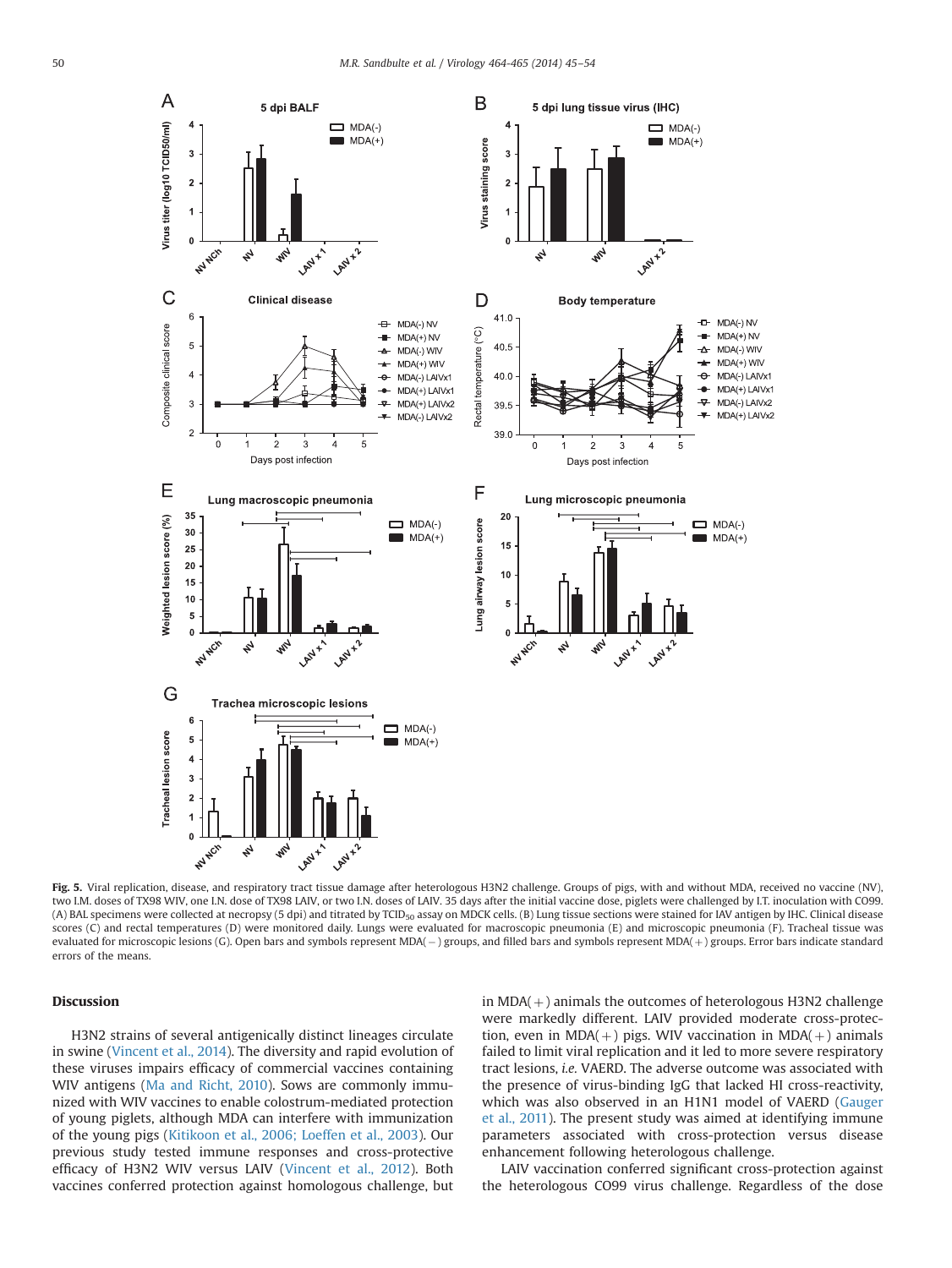<span id="page-6-0"></span>

Fig. 6. Antibody levels in BAL at 5 days post-infection with heterologous CO99. Mean O.D. values in whole-virus ELISAs are shown for IgA antibodies against TX98 (A) and CO99 (B) and for IgG antibodies against TX98 (C) and CO99 (D). Open bars designate groups without MDA, and solid bars designate groups with MDA. Statistically significant differences between MDA statuses within a vaccine group are marked with asterisks, and differences between vaccine treatment groups with matched MDA statuses are identified by connecting lines ( $P < 0.05$ ).

regimen (1 or 2 doses) or the MDA status at vaccination, LAIV protected pigs from clinical disease, lung lesions, and viral load in the airways. In contrast, WIV-vaccinated groups displayed enhanced clinical disease and developed more severe respiratory tract lesions than NV controls, results that are consistent with the H3N2 VAERD reported previously [\(Vincent et al., 2012\)](#page-9-0). In the prior study, VAERD occurred only in pigs that had received WIV vaccination in the face of MDA. In the current study, we observed no increased propensity for VAERD in the MDA( $+$ ) pigs. This variation might be explained by considering the levels of functional cross-reactive antibodies to the CO99 challenge strain remaining at challenge. In the previous study, WIV vaccination induced robust HI titers in MDA(-) piglets with low cross-reactive HI activity against CO99 challenge virus, likely reducing disease severity. In the current study, MDA(-) WIVvaccinated piglets had lower homologous HI titers and developed no detectable serum cross-reactive HI activity against CO99, likely leaving them susceptible to VAERD pathogenesis. Another difference between the two studies was in the delivery and dose of challenge virus. The CO99 inoculum titer was 20-fold less in the current study ( $10^{3.7}$  TCID<sub>50</sub>/ml compared with  $10^5$  TCID<sub>50</sub>/ml) and was administered to non-anesthetized pigs, potentially allowing pigs to cough and dispel virus after its placement in the trachea. These results again emphasize the marked difference in efficacy between LAIV and WIV vaccines and the complexity of vaccination of pigs with variable immune statuses.

LAIV vaccines for swine IAV have been shown, in seronegative pigs, to elicit lung mucosal antibodies ([Masic et al., 2010; Vincent](#page-9-0) [et al., 2012](#page-9-0)). Similarly, naïve infants vaccinated with trivalent LAIV for seasonal influenza developed increased IgA levels, which were associated with a lower rate of culture-confirmed influenza illness ([Ambrose et al., 2012\)](#page-9-0). In the present study, vaccine-induced mucosal immunity was analyzed by measuring virus-binding IgA and IgG in upper and lower respiratory tract samples collected before challenge. Most LAIV vaccinated pigs developed mucosal IgA in both locations; however, IAV-specific IgG was only detected in the lower respiratory tract. In comparison, the WIV vaccine elicited moderate lung IgG responses before challenge but no mucosal IgA. Overall, local IgA and IgG cross-reacted with CO99 challenge virus. These findings agree with the concept that intranasally administered LAIV vaccines elicit superior mucosal antibody responses [\(Cheng et al., 2013](#page-9-0)). Cross-reactive mucosal antibodies in MDA(-) LAIV vaccinated pigs may have been sufficient to block infection without requiring full recruitment and activation of memory T cells. We hypothesized that intranasal LAIV would induce a mucosal antibody response even in pigs with circulating MDA. In fact,  $MDA(+)$  pigs had almost no local IgA and IgG responses to either vaccine. This suggests it could be difficult to use nasal IgA as a correlate of LAIV vaccine-induced immunity in field studies where many young pigs would have MDA from their vaccinated or exposed mothers.

Lower respiratory tract samples from infected pigs (5 dpi) were also assayed for IAV-specific antibodies, which transudated into the lungs or were produced by local B cells during infection. Vaccinated groups, particularly LAIV vaccinates, had increased BAL IgA and IgG levels after infection. Groups that were vaccinated in the face of MDA continued to have reduced levels of IAV-specific lung antibodies after challenge. Based on mucosal antibody levels only, one might predict  $MDA(+)$  LAIV vaccinees to be vulnerable to infection; however they were protected against heterologous challenge. This suggests that B cells were able, possibly with the aid of memory T helper cells, to mount an anamnestic antibody response early in infection (note the rapid rise in antibodies ([Fig. 1](#page-1-0)B)), and/or that T cells provided robust protection.

Previous studies showed LAIV induction of T cells in  $MDA(-)$ pigs and in humans ([Chirkova et al., 2011; He et al., 2006; Hoft](#page-9-0) [et al., 2011; Lanthier et al., 2011; Loving et al., 2012; Masic et al.,](#page-9-0) [2010\)](#page-9-0). Porcine T cells can be differentiated into four major subsets based on surface phenotype markers:  $CD4+CD8-, CD4-CD8+,$ CD4+CD8+ (expressing CD8 $\alpha$  chain only), and  $\gamma\delta$  TCR+. In the present study, cellular immune responses were analyzed by ex vivo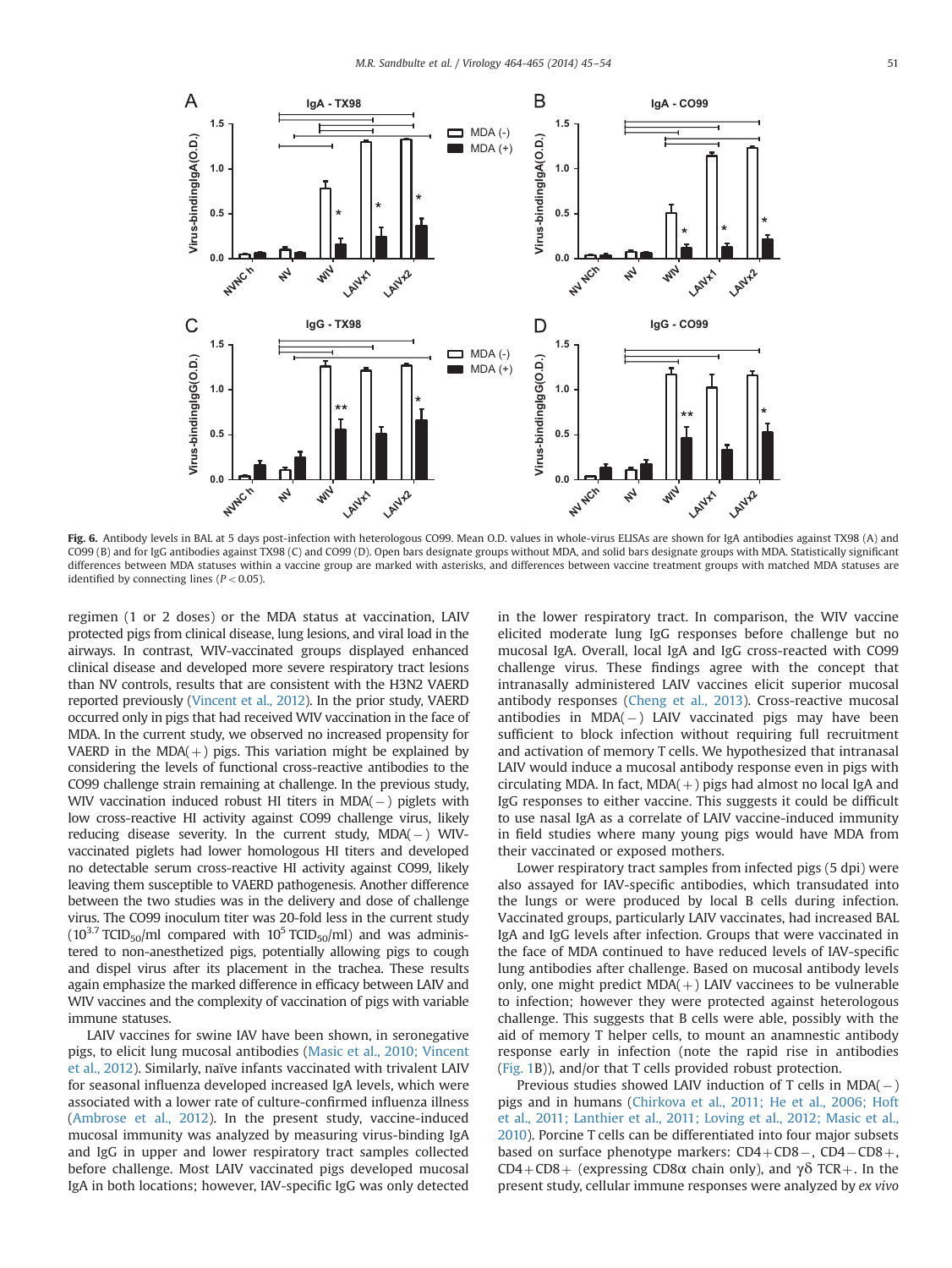<span id="page-7-0"></span>antigenic stimulation of T cells from the peripheral blood and draining lymph nodes (TBLN). T cell responses from PBMC and TBLN were generally equivalent to heterologous CO99 virus and homologous TX98 virus [\(Figs. 3](#page-3-0) and [S1](#page-8-0)), which supports the concept that the cellular immune response is more broadly reactive than serum HI antibodies. The T cell subset with the most significant responses to viral stimulation was the  $CD4 + CD8 +$  population, which exist outside the thymus in pigs [\(Saalmuller et al., 1987\)](#page-9-0). Porcine  $CD4+CD8+$  cells have been characterized as memory cells with T helper function (reviewed by [Gerner et al. \(2009\)\)](#page-9-0), which also can express perforin and mediate cytolytic activity against virally infected cells [\(De Bruin](#page-9-0) [et al., 2000; Denyer et al., 2006\)](#page-9-0). The porcine  $CD4+CD8+$  population was recently differentiated into  $CD27+$  and  $CD27-$  subpopulations, with phenotypes corresponding to central and effector memory cells, respectively ([Reutner et al., 2013\)](#page-9-0). In the current study, priming of  $CD4+CD8+$  T cells was evident in both WIV and LAIV vaccinated pigs, in terms of response markers CD25, IFN-γ, and IL-10 ([Fig. 3\)](#page-3-0). The presence of MDA at vaccination had distinct effects on induction of  $CD4+CD8+T$  cell responses, depending on whether the vaccine was WIV or LAIV, as there was evidence of a dampening effect on WIV and an enhancing effect on LAIV. This could reflect differences in antigen processing for the inactivated versus replicating antigens. The two vaccines differ greatly in formulation and route of delivery, and previous studies showed that modulatory effects of preexisting antibodies can be either positive or negative, depending on factors such as antigen concentration and engagement of alternate Fc receptors [\(Crowe, 2001\)](#page-9-0).

Between the treatment groups that received 1 or 2 doses of LAIV, higher recall responses were observed in the peripheral T cells of the groups receiving 2 doses. Presumably, the first dose primed a small population of cells, which expanded after the second dose. Even so, IFN-γ responses were readily detected from the TBLN cells of singledose LAIV-vaccinated pigs. Data captured from the TBLN, which drain the site of infection and intranasal LAIV vaccination, are a valuable complement to data from peripheral blood cells. Both vaccines, particularly LAIV, elicited effector or memory cells that were available to respond to infection. Taken together, these data indicate that cellular immunity induced by the LAIV vaccine was not impeded by MDA or by the antigenic divergence between H3N2 strains. Cellular immunity may have been the primary defense against heterologous infection in the MDA( $+$ ) LAIV group, which was deficient in preexisting mucosal antibodies and serum HI antibodies.

Our data highlight the concept that LAIV vaccines confer broad protection whether or not they induce detectable amounts of systemic functional antibodies. In our model, LAIV-induced immunity supplied multiple cross-reactive factors (mucosal antibodies and T cells before infection and anamnestic systemic antibody response after infection). When one factor was minimized (i.e. MDA interference with mucosal antibody induction), other mediators provided cross-protection. On the other hand, our WIV primed an immune response that had adverse effects to the host respiratory tract when pigs were infected with a mismatched virus. These components complicate the development of feasible antemortem correlates of protection from either vaccine platform, and additional work is required to define assays that can be applied in diagnostic settings. However, the results are further evidence of the need for critical review of WIV vaccination practices in sows and further development of LAIV as an influenza vaccine platform for the swine industry.

#### Materials and methods

#### Viruses and vaccine preparation

Antigen for the WIV vaccine was wild type A/swine/Texas/ 4199-2/1998 (H3N2) (TX98), grown in Madin-Darby canine kidney (MDCK) cells or 9-day-old fertilized hen eggs. The WIV vaccine for sows contained MDCK-grown virus, while the WIV vaccine for piglets contained egg-grown virus. Clarified virus supernatants from infected culture were ultracentrifuged to pellet virus (2 h at 140,000g through a 25% sucrose cushion). Virus was resuspended in PBS and UV-irradiated using the "sterilize" setting in a UV crosslinking chamber (GS Gene Linker; Bio-Rad, Hercules, CA). Inactivation of the virus was confirmed by two serial passages on MDCK cells. A commercial adjuvant (Emulsigen D; MVP Laboratories, Inc., Ralston, NE) was added at a 1:4 volume ratio, bringing the final mixture to a hemagglutination (HA) titer of 128. The LAIV was generated via reverse genetics as previously described [\(Solorzano](#page-9-0) [et al., 2005](#page-9-0)). The attenuated vaccine virus contained an NS1 gene with a 3<sup>'</sup> premature termination, producing a protein of 126 amino acids with a carboxy-terminal truncation (NS1Δ126 TX98). The remaining seven gene segments were from wild-type TX98. The challenge virus, A/sw/Colorado/23619/99 (H3N2) (CO99), was cultivated in MDCK cells. The TX98 and CO99 viruses were shown previously to have limited serologic cross-reactivity ([Richt et al.,](#page-9-0) [2003\)](#page-9-0) and therefore considered heterologous.

# Experimental design

Sows at a high-health herd free of IAV and porcine reproductive and respiratory syndrome virus (PRRSV) were vaccinated intramuscularly (neck) with the TX98 WIV in 3 doses, once before breeding and twice during mid-late gestation. 2 weeks before farrowing, vaccinated and non-vaccinated sows from the same source were delivered to Veterinary Resources Inc. (VRI, Ames, IA), which provided animal care and housing through the remainder of the study. 1 week-old piglets were bled to evaluate transfer of MDA and confirm seronegative status of litters from nonvaccinated sows. At 14–19 days of age piglets were weaned, treated with ceftiofur crystalline-free acid (Excede<sup>®</sup>, Zoetis Inc., New York, NY), and randomly assigned to vaccine treatment groups within the appropriate MDA status (Table 1). Initial doses of WIV or LAIV were administered at 15–20 days of age. Piglets were immunized with 2 ml of LAIV at  $10^6$  50% tissue culture infective doses (TCID<sub>50</sub>) per ml intranasally or 2 ml WIV intramuscularly (neck). LAIV-vaccinated pigs were housed in separate

| . .<br>$\sim$ |  |
|---------------|--|
|               |  |

Experimental treatment groups.

| <b>Treatment group</b>       | MDA status <sup>a</sup> | Piglet vaccine <sup>b</sup> | Challenge virus   | $\boldsymbol{n}$ |
|------------------------------|-------------------------|-----------------------------|-------------------|------------------|
| $MDA(-) NV/NC$               |                         | None                        | Sham              | 4                |
| $MDA(+) NV/NC$               | $^{+}$                  | None                        | Sham              | 4                |
| $MDA(-) NV$                  |                         | None                        | CO99 <sup>c</sup> | 8                |
| $MDA(+) NV$                  | $^{+}$                  | None                        | CO99              | 8                |
| $MDA(-)$ WIV                 |                         | WIV, 2 doses                | CO <sub>99</sub>  | 8                |
| $MDA(+)$ WIV                 | $^{+}$                  | WIV, 2 doses                | CO <sub>99</sub>  | 8                |
| $MDA(-)$ LAIVx1              |                         | LAIV. 1 dose                | CO <sub>99</sub>  | 8                |
| $MDA(+)$ LAIVx1              | $^{+}$                  | LAIV. 1 dose                | CO <sub>99</sub>  | 8                |
| $MDA(-)$ LAIVx2              |                         | LAIV. 2 doses               | CO <sub>99</sub>  | 8                |
| $MDA(+)$ LAIVx2              | $^{+}$                  | LAIV. 2 doses               | CO <sub>99</sub>  | 8                |
| $MDA(-) NV^*$                |                         | None                        | NC <sup>d</sup>   | 4                |
| $MDA(+) NV*$                 | $^{+}$                  | None                        | <b>NC</b>         | 4                |
| $MDA(-) WIV^*$               |                         | WIV, 2 doses                | NC                | 8                |
| $MDA(+) WIV^*$               | $^{+}$                  | WIV, 2 doses                | NC.               | 8                |
| $MDA(-)$ LAIVx1 <sup>*</sup> |                         | LAIV, 1 dose                | NC                | 8                |
| $MDA(+)$ LAIVx1*             | $^{+}$                  | LAIV, 1 dose                | NC                | 8                |

<sup>a</sup> MDA-positive pigs were from sows that had received 3 doses of TX98 WIV vaccine. MDA-negative pigs were from non-vaccinated sows of the same source farm.

<sup>b</sup> Vaccines are derived from A/Texas/4199-2/1998 (H3N2).

 $c$  A/swine/Colorado/23619/1999 (H3N2).

 $d$  NC, not challenged. Subgroups marked with asterisks were euthanized at 0 dpi for pre-challenge specimens.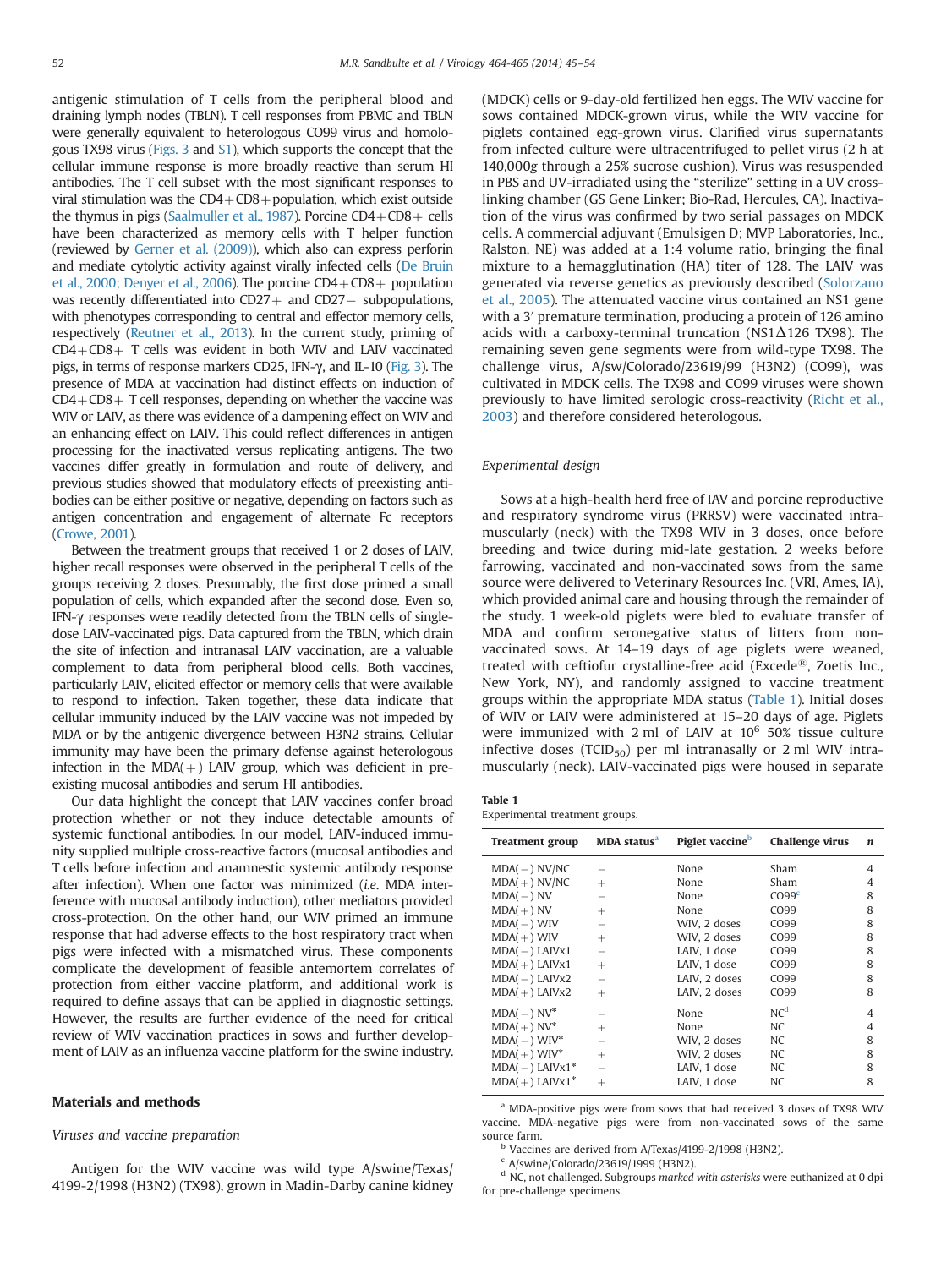<span id="page-8-0"></span>rooms. Booster doses were administered 14 days later to the WIV groups and designated LAIV groups. Extra groups of pigs in some treatments were moved to separate housing at the USDA-ARS National Animal Disease Center (Ames, IA) for collection of prechallenge specimens ([Table 1\)](#page-7-0). At 50–55 days of age [0 days postinfection (dpi)], pigs were each inoculated intratracheally (2 ml) and intranasally (1 ml) with virus suspension containing  $10^{3.7}$  TCID<sub>50</sub>/ml. Non-challenged control groups were housed in separate isolation rooms. Pig studies at VRI and NADC were conducted in compliance with their respective Institutional Animal Care and Use Committees.

# Clinical observation, sampling, and pathology

CO99 virus infected pigs were observed daily for clinical signs. Three criteria (labored breathing, lethargy, and coughing) were scored for severity on a scale of 1–4 and reported as a composite clinical score. Rectal temperatures were recorded daily. Nasal swabs were taken at 0, 1, 3, and 5 days postinfection (dpi), placed in 2 ml minimal essential medium (MEM), and stored at  $-80$  °C. Animals were euthanized humanely at 5 dpi with a lethal dose of pentobarbital. At necropsy, each lung was lavaged with 50 ml MEM to obtain bronchoalveolar lavage fluid (BAL). BAL samples were confirmed negative for nucleic acid of porcine circovirus 2, PRRSV, and Mycoplasma hyopneumoniae, by quantitative PCR. Nasal swabs were processed and analyzed by virus isolation as described previously [\(Vincent et al., 2012\)](#page-9-0). TCID $_{50}$  virus titers in BAL samples and each virus isolation-positive nasal swab sample were determined as described previously ([Vincent et al., 2012\)](#page-9-0). Macroscopic and microscopic lung lesions, and microscopic lesions of trachea were analyzed and scored as described previously ([Gauger et al., 2012](#page-9-0)). IAV was detected in lung tissues by a previously described immunohistochemical method ([Braucher](#page-9-0) [et al., 2012](#page-9-0)).

## Serologic and mucosal antibody assays

Serum samples were collected at pre-weaning ( – 12 days postvaccination [dpv]), first vaccination (0 dpv), second vaccination (14 dpv), 27 dpv, 34 dpv, and 40 dpv (necropsy). For use in the hemagglutination inhibition (HI) antibody assay, sera were treated with receptor-destroying enzyme (Sigma-Aldrich, St. Louis, MO) to remove nonspecific inhibitors and with turkey erythrocytes to remove non-specific agglutinins and heat inactivated at 56 $\degree$ C. HI assays were performed with egg-grown TX98 and CO99 viral antigens and turkey erythrocytes, using standard techniques ([Palmer et al., 1975](#page-9-0)). Enzyme-linked immunosorbent assays (ELISA) to detect total IgG and IgA antibodies against whole virus preparations of TX98 and CO99 present in serum and BAL were performed as previously described [\(Gauger et al., 2011\)](#page-9-0), with the following modifications. Serum samples were diluted to 1:2000 for the IgG ELISA. BAL samples were diluted to 1:4 for IgG and IgA ELISAs. Antibody levels were reported as the mean OD for duplicate wells.

## Multi-parameter flow cytometry analysis of IAV-specific T cells

Peripheral blood mononuclear cells (PBMC) were stimulated by ex vivo culture with virus and tested for response markers by multi-parameter flow cytometry, using a previously described method ([Platt et al., 2011\)](#page-9-0). Briefly, PBMC of each pig were incubated for 4 days in the presence of TX98, CO99, or supernatant of mock-infected MDCK cells. Antibodies to the CD4, CD8 and γδ TCR markers were used with fluorochrome-conjugated secondary antibodies to label T cell subsets. The activation marker CD25 and intracellular cytokines interferon-γ (IFN-γ) and interleukin-10

(IL-10) were labeled as measures of antigen-specific responses. The net increase in the percentage of a subset to express each response marker was calculated by subtracting the percentage of mock-stimulated cells from that of virus-stimulated cells. If the net result was negative, it was adjusted to 0.

## ELISPOT analysis of IAV-specific T cells

Lymphocytes were dissociated from fresh tracheobronchial lymph nodes (TBLN) by mechanical homogenization in 15 ml plastic tissue grinder tubes (Kendall Healthcare Products). Following homogenization, samples were run through a  $40 \mu m$  filter screen to eliminate debris. The cell suspension was overlayed onto Histopaque 1077 gradient (Sigma-Aldrich) and buffy coats isolated. Cells were washed twice, enumerated, and resuspended for seeding into ELISpot plates. The ELISpot assay for IFN-γ secreting cells (IFN-γ SCs) was performed as previously described ([Braucher](#page-9-0) [et al., 2012](#page-9-0)) and according to the manufacturer's recommendation (Porcine IFN-gamma ELISpot Kit, R&D Systems, Minneapolis, MN). Briefly, antibody-coated membrane plates were seeded with  $5 \times 10^5$  cells per well and stimulated with 0.1 ml of  $5 \times$  $10^6$  TCID<sub>50</sub>/ml live TX98, CO99 virus, or uninfected MDCK culture supernatant in triplicate. Following an 18–20 h incubation period, plates were developed according to manufacturer's recommendations. Dry plates were scanned and analyzed with S5UV CTL-ImmunoSpot instrumentation and software (Cellular Technology Ltd., Shaker Heights, OH). Individual pig responses were calculated as the average number of spots per triplicate well within a stimulation treatment.

#### Statistical analysis

Macroscopic and microscopic pneumonia scores,  $log_{10}$ -transformed BAL and nasal swab virus titers, mean ODs for ELISAs, and T-cell results (flow cytometry and ELISpot) were analyzed using analysis of variance (ANOVA) and the Tukey test for pairwise comparisons between groups, with  $P$  values  $< 0.05$  considered significant (Prism software; GraphPad, La Jolla, CA).

## Acknowledgments

The authors thank Veterinary Resources Inc., Ames, IA, for animal procurement, husbandry, and conduct of the challenge study. We thank Michelle Harland, Gwen Nordholm, Zahra Olson, Kayoko Kimura, and Thomas Skadow for laboratory technical assistance. Funding was provided by The National Pork Board (Grant #11-061), Boehringer Ingelheim-Vetmedica, Inc. (matching funds in NPB Grant #11-061), and USDA-ARS (Specific Cooperative Agreement No. 58-3625-0-612).The sponsors had no role in study design, data analysis, writing of the report, or the decision to submit for publication.The authors declare no potential conflicts of interest with respect to the research, authorship, and/or publication of this article. Mention of trade names or commercial products in this article is solely for the purpose of providing specific information and does not imply recommendations or endorsement by the U.S. Department of Agriculture. USDA is an equal opportunity provider and employer.

## Appendix A. Supplementary material

Supplementary data associated with this article can be found in the online version at <http://dx.doi.org/10.1016/j.virol.2014.06.027>.